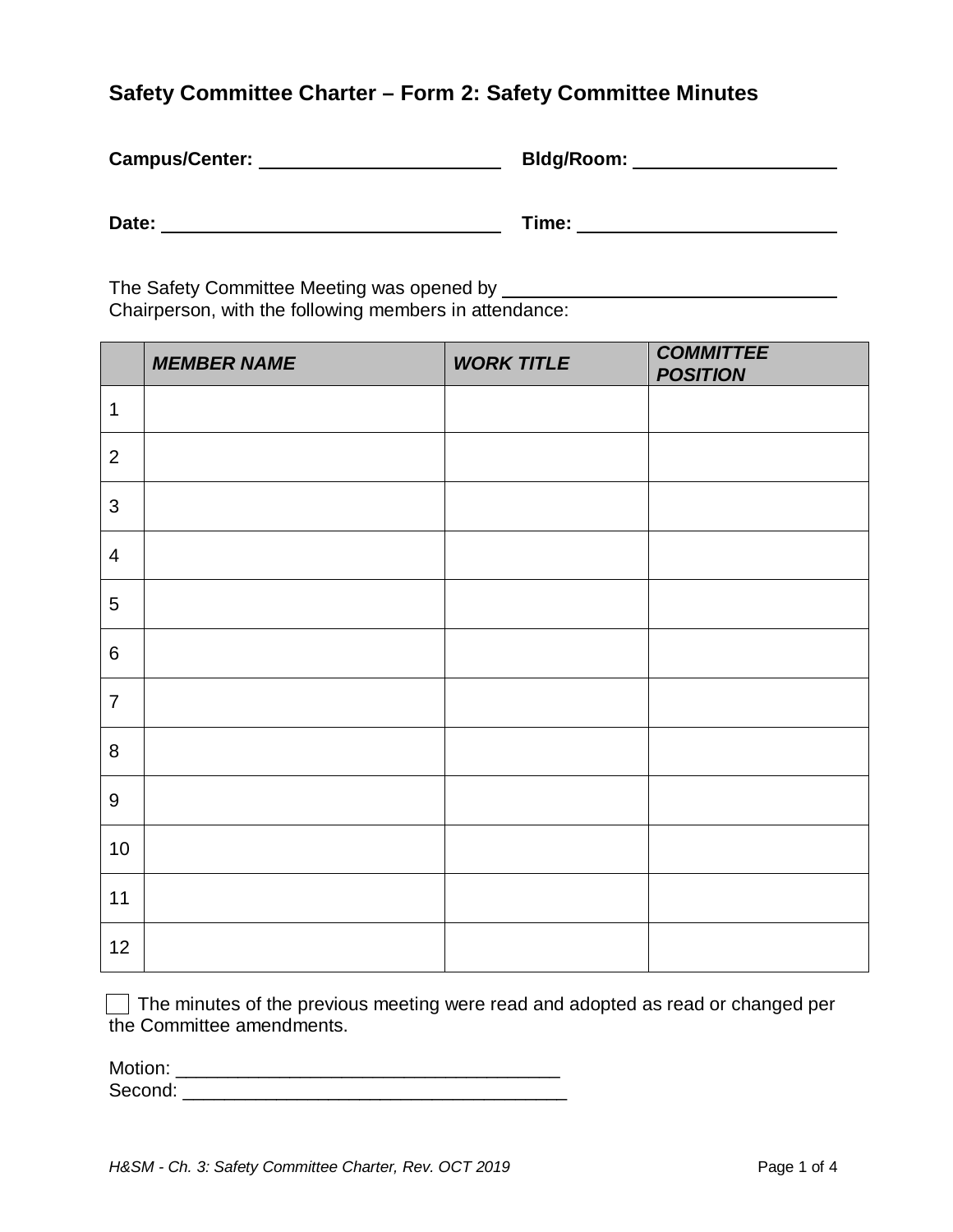## Old Business: ACTIONS COMPLETED

| $\bullet$ |                                                                                   |
|-----------|-----------------------------------------------------------------------------------|
|           |                                                                                   |
| $\bullet$ |                                                                                   |
| $\bullet$ |                                                                                   |
|           |                                                                                   |
| $\bullet$ |                                                                                   |
|           |                                                                                   |
|           | <b>Regular Business:</b>                                                          |
|           |                                                                                   |
|           |                                                                                   |
|           |                                                                                   |
|           |                                                                                   |
|           |                                                                                   |
|           |                                                                                   |
|           |                                                                                   |
|           |                                                                                   |
|           | ,我们也不能在这里的人,我们也不能在这里的人,我们也不能在这里的人,我们也不能在这里的人,我们也不能在这里的人,我们也不能在这里的人,我们也不能在这里的人,我们也 |
|           |                                                                                   |
|           |                                                                                   |
|           |                                                                                   |
|           |                                                                                   |
|           |                                                                                   |
|           |                                                                                   |
|           |                                                                                   |
|           |                                                                                   |
|           |                                                                                   |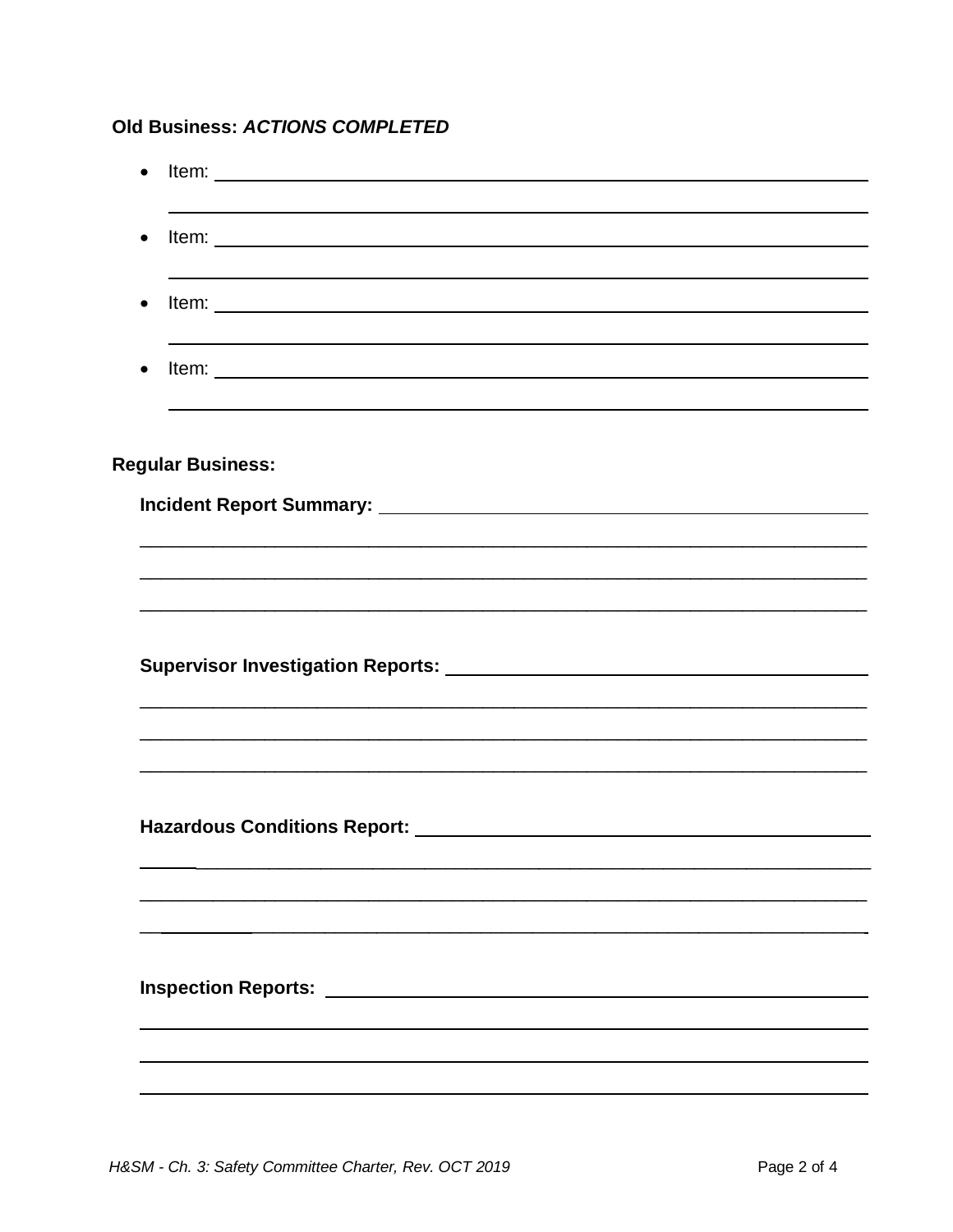|           | <b>New Business: ACTIONS TO BE ADDRESSED</b>                                                                                                                                                                                        |  |
|-----------|-------------------------------------------------------------------------------------------------------------------------------------------------------------------------------------------------------------------------------------|--|
| $\bullet$ |                                                                                                                                                                                                                                     |  |
| $\bullet$ |                                                                                                                                                                                                                                     |  |
|           |                                                                                                                                                                                                                                     |  |
| $\bullet$ |                                                                                                                                                                                                                                     |  |
|           |                                                                                                                                                                                                                                     |  |
| $\bullet$ |                                                                                                                                                                                                                                     |  |
|           |                                                                                                                                                                                                                                     |  |
|           |                                                                                                                                                                                                                                     |  |
|           |                                                                                                                                                                                                                                     |  |
|           |                                                                                                                                                                                                                                     |  |
|           |                                                                                                                                                                                                                                     |  |
|           |                                                                                                                                                                                                                                     |  |
|           |                                                                                                                                                                                                                                     |  |
|           | <b>Round Table Discussion:</b> Notice that the state of the state of the state of the state of the state of the state of the state of the state of the state of the state of the state of the state of the state of the state of th |  |
|           |                                                                                                                                                                                                                                     |  |
|           |                                                                                                                                                                                                                                     |  |
|           |                                                                                                                                                                                                                                     |  |
|           |                                                                                                                                                                                                                                     |  |
|           |                                                                                                                                                                                                                                     |  |
|           |                                                                                                                                                                                                                                     |  |